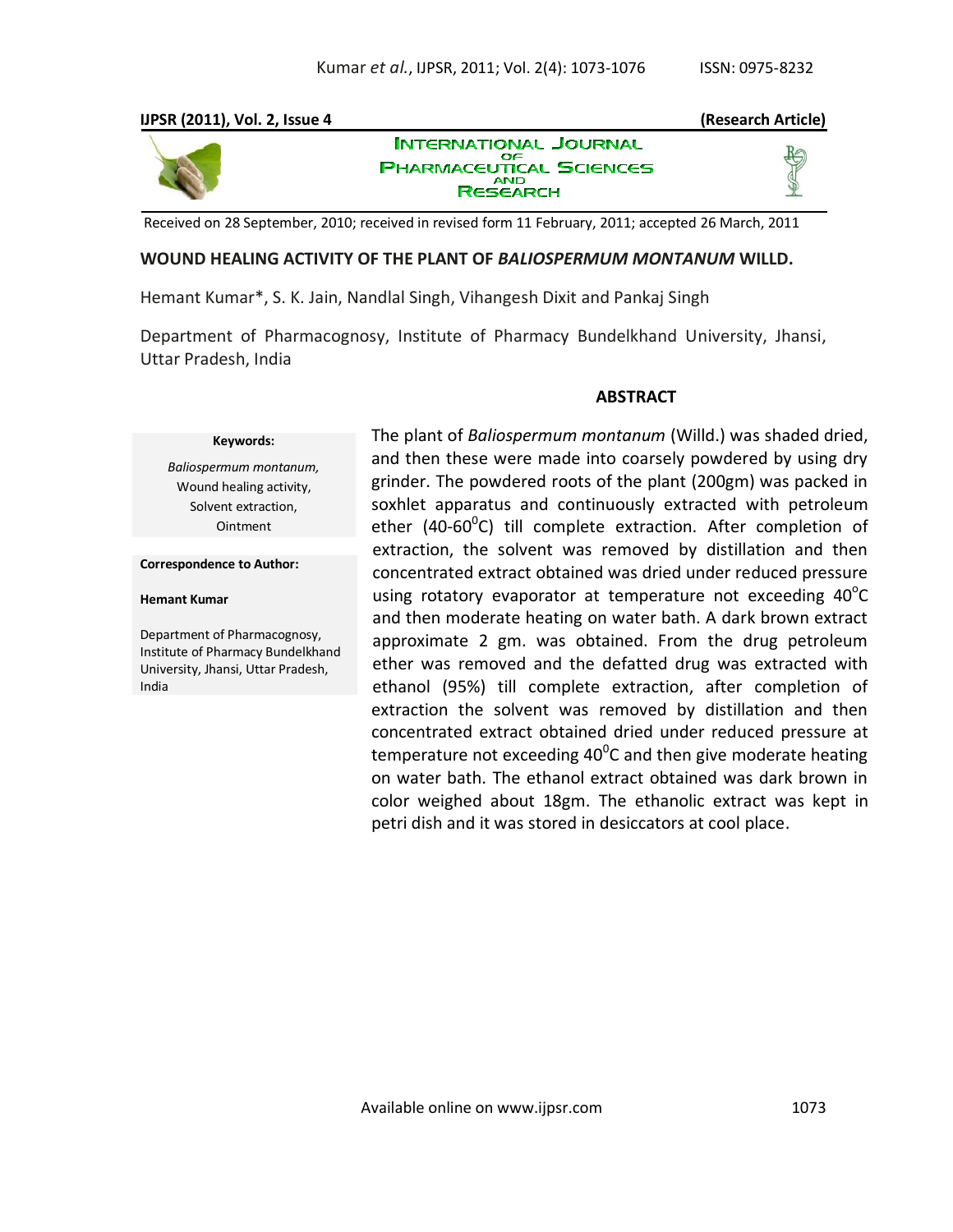**INTRODUCTION:** In the traditional systems of medicine, the plant of *Baliospermum montanum* (Willd) belonging to Euphorbiace family commonly called Danti are used in headace and respiratory tract  $^1$ . The plant roots have also shown to possess heapatoprotective and analgesic activity. One of the main constituents of the plant of *Baliospermum montanum* is flavanoids. The free flavanoids present in plant of *Baliospermum montanum* have been reported to have prohealing activity  $2$ . In view of these has been designed the present work to study the possible effect of deffrent extracts of the plant of *Baliospermum montanum* on wound healing process. An ointment prepared from the plant is cure wounds and ulcer. A survey of literature revealed that the plant of *Baliospermum montanum* has not been scientifically investigated for its wound healing activity<sup>3</sup>.

The traditional medicine system is holistic in that its application usually covers the mind, body and soul <sup>4</sup>. The concept includes mystical and magical rituals, herbal therapy, psychiatry and other treatments, which may not be explained by modern medicine <sup>5</sup>. Studies suggest that this therapy is applied to conditions such as cancer, arthritis, chronic back pain, gastrointestinal problems, chronic renal failure, eating disorder, physical, mental or social disease and so on. Herbal medicine is currently enjoying a revival in popularity in the west and in fact it is the primary form of medicine in many parts of the world  $^6$ .

With the great reliance on this type of medicine, it becomes pertinent to search for potent, effective and relatively safe plant medicines as well as scientific validation of the success claims about plants already in use by traditional medicine practitioners in order to enhance their safety and efficacy <sup>6</sup>. These are some of the problems making this alternative healthcare system less acceptable, especially by orthodox medicine practitioners  $\frac{7}{1}$ . Although many Traditional Medicines or

Complementary Alternative Medicine (TM/CAM) therapies have promising potential, and are increasingly used, many of them are untested and their use is not monitored <sup>8</sup>. As a result, knowledge of their potential side effects is limited <sup>9</sup>. This makes identification of the safest and most effective therapies and promotion of their rational use more  $difficult<sup>10</sup>$ .

## **MATERIAL & METHODS:**

**Plant Material:** *Baliospermum montanum* was collected from Barabanki District U.P. in the month of September 2009 and were authenticated by Dr. Tariq Husain (Head & Scientist Herbarium), National Botanical Research Institute, Lucknow with accession no. 97306.

**Animals:** Albino rats (Either six) procured from the disease free animal house, Institute of Pharmacy Bundelkhnad University, Jhansi with reference no of BU/PHARM /IAFC/09/002. The rats were fed a standard diet and water. A group of six rats (150- 200g) each were used in all set of experiments<sup>4</sup>.

**Preparation of Extract:** In the present study the plant of *Baliospermum montanum* (Willd) were dried and shade around 900g were reduced to powder and was subjected to hot continuous extraction in soxhlet extractor successively with petroleum ether and ethanol (95%). Each extract was the concentrated by distilling of the solvent and than evaporated to dryness on water bath. All the extracts were kept in desiccators and stored in a refrigerator for chemical and pharmacological studies<sup>5</sup>.

## **Pharmacological screening:**

**Wound healing studies:** Albino rats of ether six weighing (150-200 g) were selected and divided into four group of six each. Animal were depilated at the desired site before wounding. They were housed individually with free access to food and water the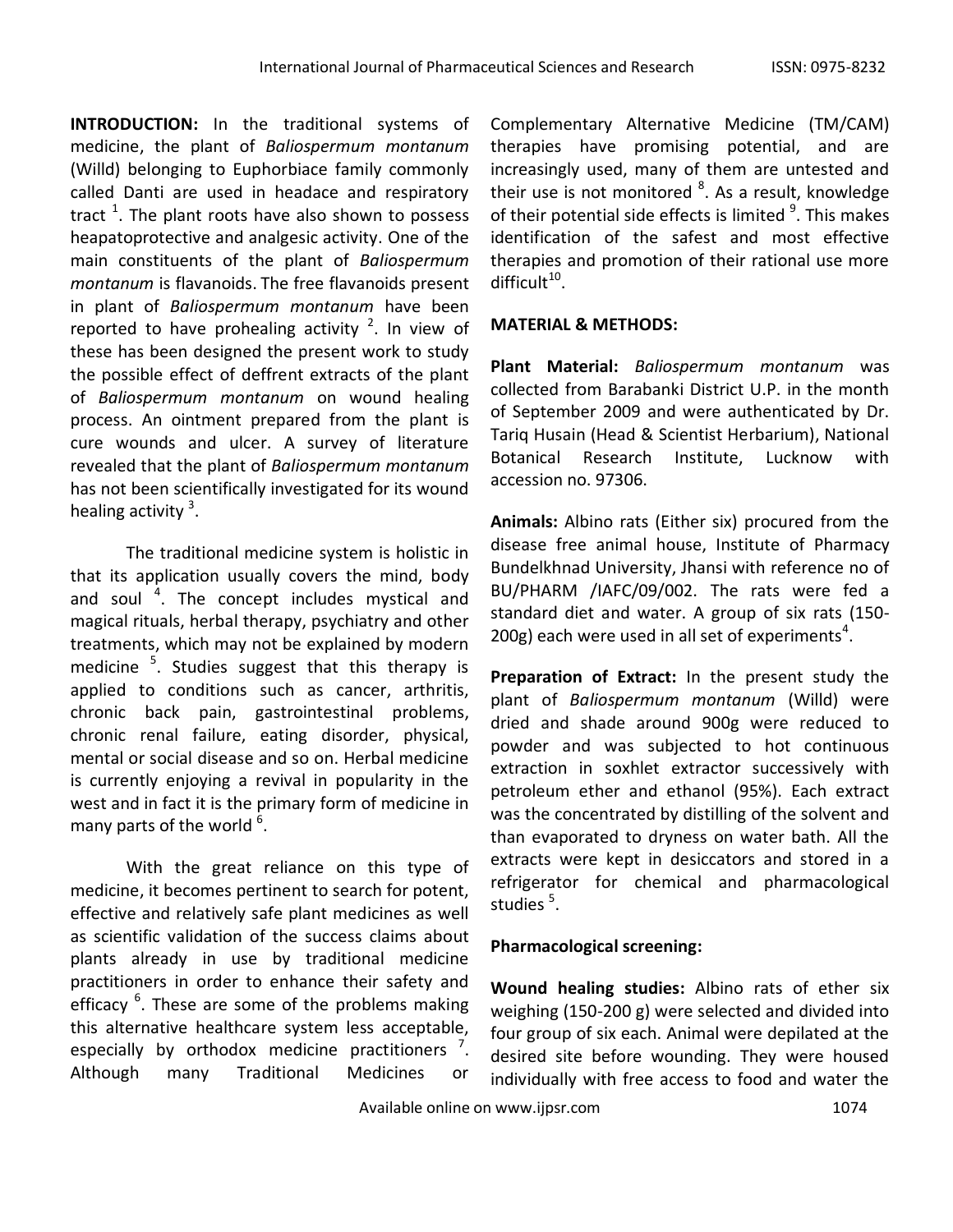basal food intake and body weights to nearest gram were noted the animal were staved for 12 hours prior to wounding under light anesthesia sterilizing the area with ethanol performed wounding. The first group of control and given the vehicle (Gum Acacia 5%) orally. Third and fourth group of animal give ethanolic and petroleum ether extract by oral route and compared with second group standard drug i.e. 0.2% Furamycetin ointment.

# **Wound model:**

**Excision wound:** In this model four groups of animal and containing at least six in one group are

anaesthetized with anaesthetic ether, rats are depilated on back; one excision is inflicted of 500  $mm<sup>2</sup>$  full thickness of skin of pre determined area  $^{11}$ . Rats are undressed to the open environment then the drug i.e. the standard drug 0.2% furamycetine ointment. Control and test drug ointment and other forms of drug are administrated till the wound is completely healed this model is used to monitor wound contraction and epithiliazation time. The observations of percentage wound closure were made on  $4^{th}$ ,  $8^{th}$ ,  $12^{th}$ ,  $16^{th}$  days post wound day and also for epithiliazation and size of scar area <sup>12</sup> (**table 1**).

**TABLE NO 1: EFFECT OF** *BALIOSPERMUM MONTANUM* **PLANT EXTRACTS ON PERCENTAGE CLOSURE OF EXCISION WOUND AREA (sq. m. ± SEM)**

| Group (N)      | $4th$ day  | 8 <sup>th</sup> day | $12^{th}$ day    | $16th$ day       |
|----------------|------------|---------------------|------------------|------------------|
| Control        | $0 \pm 0$  | $25 \pm 0.493$      | $47.5 \pm 0.352$ | 82.4±0.401       |
| Furamycetine   | 17.5±0.155 | $35 \pm 0.865$      | $62.5 \pm 0.395$ | $97.5 \pm 0.597$ |
| Ethanolic ext. | 0±0        | $30 + 0.309$        | 57.5±0.378       | $92.5 \pm 0.575$ |
| Pet ether ext. | 0±0        | $27.5 \pm 0.273$    | 47.5±0.355       | $90 \pm 0.470$   |



**INITIAL STAGE**



**STANDARD DRUG**



**ETHANOLIC EXTRACT**



**PET. EXTRACT**

Available online on www.ijpsr.com  $1075$